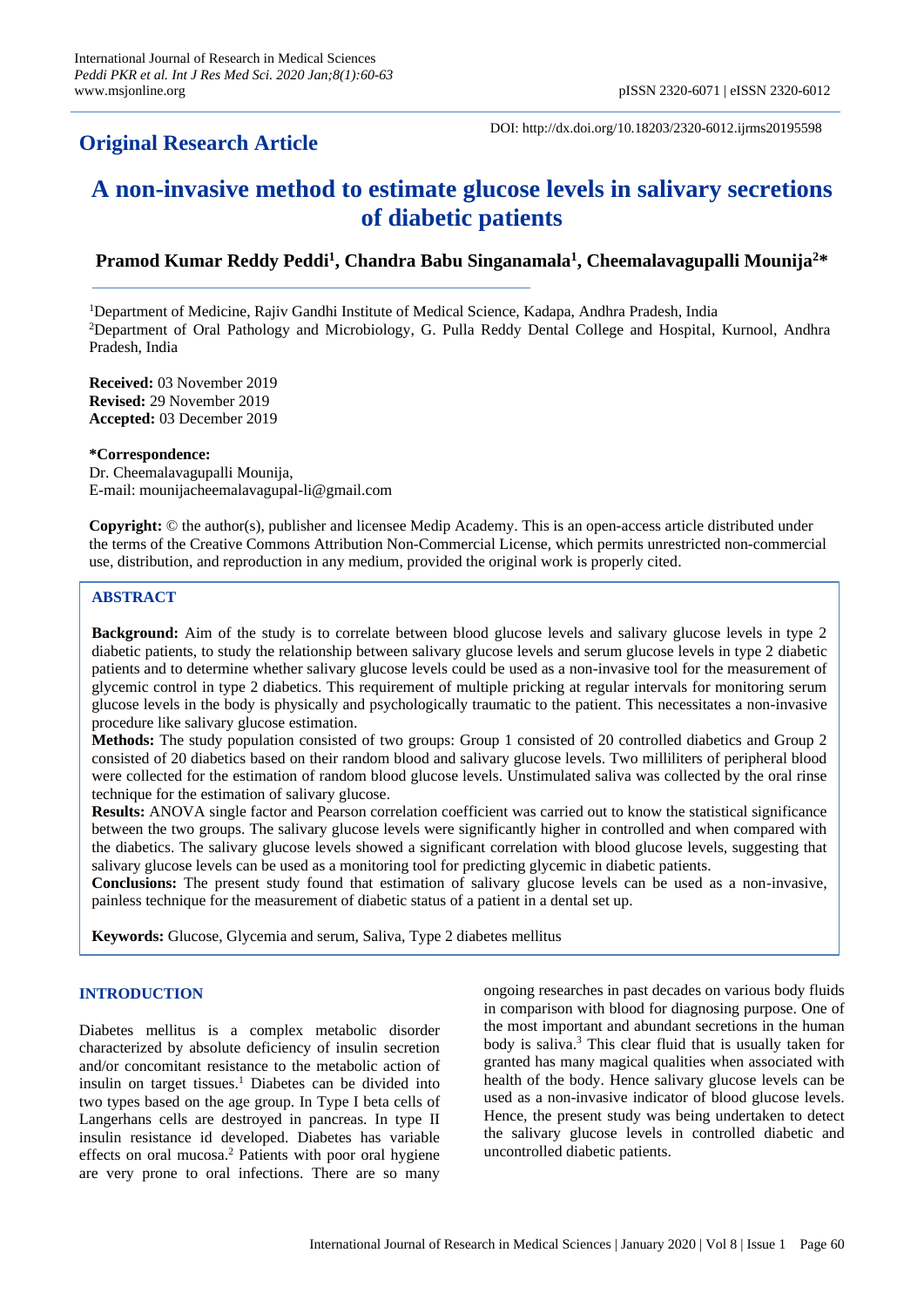#### **METHODS**

All known type II diabetic patients visiting the outpatient department of the Government Medical College and Hospital were included in the study. This study was conducted for 6 months during the year (January 2017 to June 2017). The study population consisted of two groups. Group 1 consisted of 20 controlled diabetic individuals whose random non fasting plasma glucose levels were in the range of 130-200 mg/dL. Group 2 consisted of 20 diabetics with random non fasting plasma glucose levels greater than 200-450 mg/dL with uncontrolled diabetics. Blood glucose estimation was done by collecting blood. All blood samples were collected after breakfast. Patient was asked to sit on chair and explained the purpose of taking their blood, 2ml of venous blood was collected. Serum glucose levels were measured using the glucose oxidase method in a semiautomated analyzer. The serum samples (10 μL) were mixed with the  $(1000 \mu L)$  reagent (glucose oxidase) and incubated for 5 min at 37°C. The absorbance values of the standard and the sample against the reagent were measured. Saliva was collected for glucose estimation. All salivary samples were collected after breakfast. Unstimulated saliva was collected using the "spit technique." The patient was asked to sit in the dental chair with the head tilted forward and instructed not to swallow during the procedure or swallow any saliva if present in the mouth. Then, the patient was instructed to spit in a sterile graduated container every minute for 10 min.

Salivary glucose levels were measured using the glucose oxidase method in a semiautomated analyzer. The saliva sample (10  $\mu$ L) was mixed with the (1000  $\mu$ L) reagent (glucose oxidase) and incubated for 5 min at 37°C. The absorbance values of the standard and the sample against the reagent black were measured. The glucose standard was diluted 10 times for estimation of salivary glucose. This method was standardized and could measure a minimal salivary glucose concentration of 0.5 mg/dL.

#### **RESULTS**

Analysis of Variance (ANOVA) has been used to find the significance of the study parameters between two groups of patients, and multiple other comparisons were made between two groups. The Pearson correlation (r) coefficient was performed.

In this study, when the distribution of random non fasting plasma glucose levels in the two groups were studied, the blood glucose levels varied between in controlled diabetics is 130-200 mg/dL and in controlled individuals 200-450 mg/dL. The salivary glucose levels among the two groups varied between 4.2-8.8 in controlled diabetics and 11.3-16.2 mg/dL mg/dL in uncontrolled diabetic individuals. In the controlled diabetic group, the sera glucose levels ranged from 130 to 200 mg/dl with a mean of 152.3 mg/dl and a SD of 17.7 against salivary glucose levels that ranged from 4.2 to 8.8 mg/dl with a mean of 6.555 mg/dl and a SD of 1.58. In the uncontrolled diabetic group, the sera glucose levels ranged from 200 to 450 mg/dl with a mean of 328.7.6 mg/dl and with a SD of 70.3, whereas the salivary glucose levels mean value is 13.83 mg/dl and a SD of 1.49. Further, there was a positive correlation between fasting serum glucose levels and salivary glucose levels found when Pearson correlation coefficient was done.

| <b>ANOVA: Single factor</b> |          |            |           |                 |         |
|-----------------------------|----------|------------|-----------|-----------------|---------|
| <b>Summary</b>              |          |            |           |                 |         |
| Groups                      | Count    | <b>Sum</b> | Average   | <b>Variance</b> |         |
| controlled diabetic group   | 20       | 131.1      | 6.555     | 2.508921        |         |
| controlled diabetic group   | 20       | 3358.8     | 167.94    | 532.3541        |         |
| <b>ANOVA</b>                |          |            |           |                 |         |
| Source of variation         | SS       | df         | <b>MS</b> | F               | p-value |
| Between groups              | 260451.2 |            | 260451.2  | 973.8986        | p<0.001 |
| Within groups               | 10162.4  | 38         | 267.4315  |                 |         |
| Total                       | 270613.6 | 39         |           |                 |         |

#### **Table 1: Controlled and uncontrolled diabetic group between salivary glucose levels.**

Statistical analysis: ANOVA one-way test. Statistically significant if  $p \le 0.05$ 

#### **Table 2: Pearson correlation coefficient between serum and salivary glucose levels of controlled group.**

|                                                                         |       | Serum glucose value Salivary glucose value |  |  |
|-------------------------------------------------------------------------|-------|--------------------------------------------|--|--|
| Serum glucose value Karl Pearson's correlation coefficient value (r) 1  |       | 0.441                                      |  |  |
|                                                                         | 0.025 |                                            |  |  |
| Salivary glucose value Karl Pearson's correlation coefficient value (r) |       |                                            |  |  |
|                                                                         | 0.441 |                                            |  |  |
|                                                                         | 0.025 |                                            |  |  |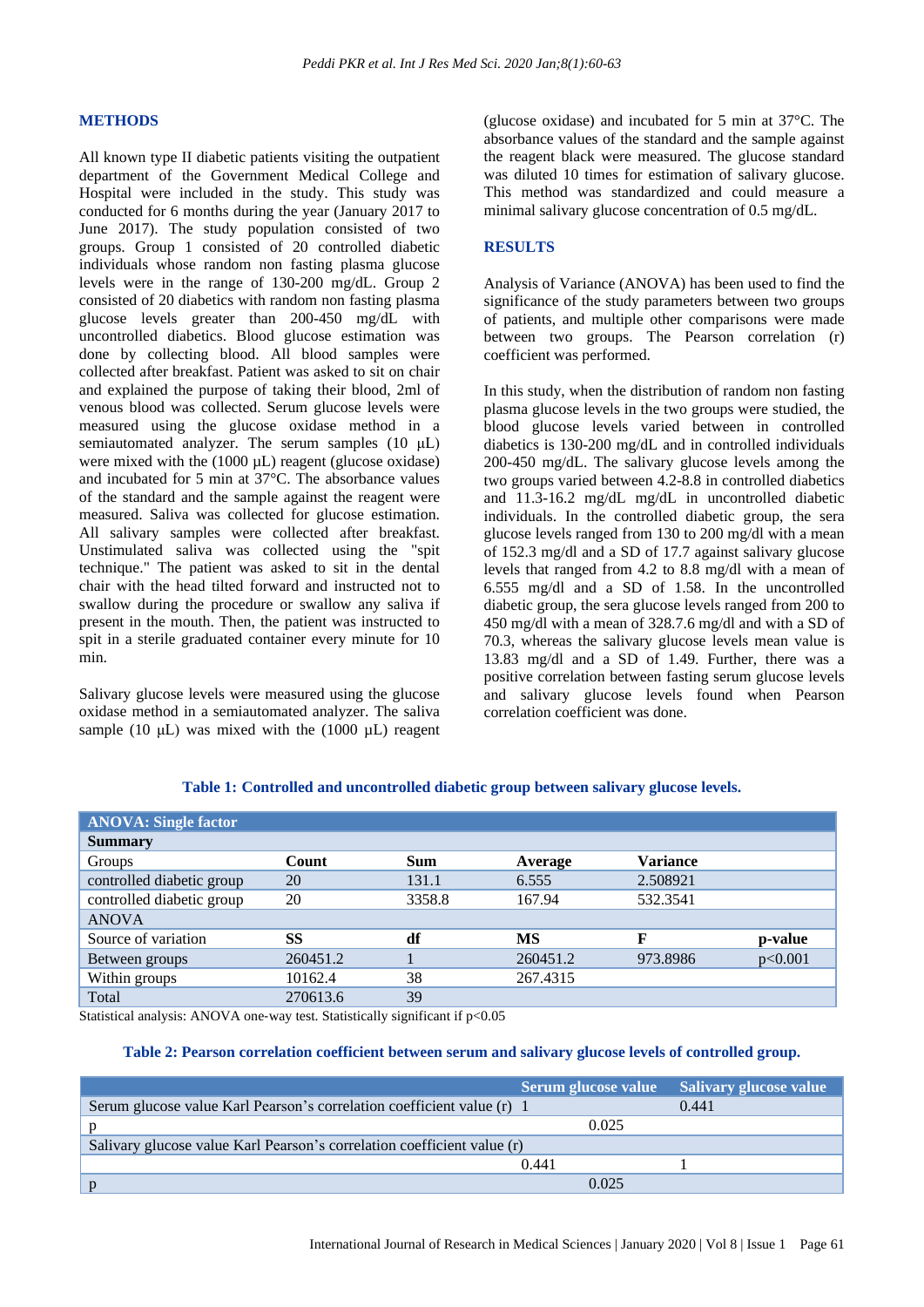#### **Table 3: Pearson correlation coefficient between serum and salivary glucose levels of uncontrolled diabetics.**

|                                                                         |       | Serum glucose value Salivary glucose value |
|-------------------------------------------------------------------------|-------|--------------------------------------------|
| Serum glucose value Karl Pearson's correlation coefficient value (r)    |       | 0.458                                      |
| $p \ 0.021$                                                             |       |                                            |
| Salivary glucose value Karl Pearson's correlation coefficient value (r) |       |                                            |
|                                                                         | 0.458 |                                            |
| p 0.021                                                                 |       |                                            |

**Table 4: Controlled and uncontrolled diabetic group between serum glucose levels.**

| <b>ANOVA: Single Factor</b> |           |         |          |          |         |  |  |
|-----------------------------|-----------|---------|----------|----------|---------|--|--|
| <b>Summary</b>              |           |         |          |          |         |  |  |
| Groups                      | Count     | Sum.    | Average  | Variance |         |  |  |
| controlled diabetic group   | 20        | 3358.8  | 167.94   | 532.3541 |         |  |  |
| uncontrolled serum          | 20        | 6748.63 | 337.4315 | 4060.1   |         |  |  |
| <b>ANOVA</b>                |           |         |          |          |         |  |  |
| Source of variation         | <b>SS</b> | Df      | МS       | F        | p-value |  |  |
| Between groups              | 287273.7  |         | 287273.7 | 125.1068 | p<0.001 |  |  |
| Within groups               | 87256.62  | 38      | 2296.227 |          |         |  |  |
| Total                       | 374530.3  | 39      |          |          |         |  |  |

Statistical analysis: ANOVA one-way test. Statistically significant if p<0.05.

The difference in salivary glucose levels between the two groups was calculated using ANOVA one‑way test and was found to be statistically significant  $(p<0.001)$  (Table 1).

The correlation coefficient between sera and salivary glucose levels, in this group, gave as p value is 0.025 which was found to be statistically significant, r value being 0.441 and p value is 0.025 (Table 2). The correlation coefficient between sera and salivary glucose levels of uncontrolled diabetics were again statistically significant p value is 0.021. In the controlled diabetic group and uncontrolled group r value is 0.458 and p value is 0.021 (Table 3) respectively.

The difference in serum glucose levels between the two groups was calculated using ANOVA one‑way test and was found to be statistically significant  $(p<0.001)$  (Table 4).

#### **DISCUSSION**

Results shown were there was increase in the salivary glucose levels in uncontrolled diabetics as compared with control patients. These findings are similar to the findings of Andersson et al, who observed that salivary glucose levels were raised in diabetic subjects when compared with nondiabetic subjects after oral glucose loading.<sup>4</sup> The salivary samples of the nondiabetic control subjects did not show the presence of glucose even in the slight concentrations, while the samples obtained from the diabetics showed significant change.

This finding suggests that salivary glucose levels likely follow a threshold mechanism. The increase in salivary glucose levels with increase in blood glucose levels has

been suggested to be "leakage" across the basement membrane of the glands, particularly the parotid gland, when blood glucose levels increase beyond a threshold value.<sup>5</sup> Therefore, it can be said that in nondiabetics, because of the absence of disease process, there is no change in the basement membrane permeability leading to less amounts of glucose in saliva as seen in this study. Epidemiological studies in India have shown high incidence of Diabetic Mellitus (DM) in the year 2002. It was estimated that there were 19.4 million individuals affected by type II DM, by year 2025 which is likely to increase up to 57.2 million. Routine blood examination is a painful procedure and cause trauma to the patient, and hence and alternative procedure is be explored, among which sailodiagnosis is most promising. Saliva as a diagnostic tool is not limited to oral diseases but have been extended to the entire physiologic system, as most components found in the blood are also found in the saliva. Accordingly, saliva can reflect the physiologic state of the body which includes emotional, endocrinal, nutritional, and metabolic variations, and acts as a source for monitoring oral and systemic health. In previously published studies it was proven that salivary glucose estimation has increased values in type II diabetic melitus. 6

According to previous studies, found significant differences  $(p<0.05)$  in the buffering capacity between type II DM and control groups. This can also be attributed to the hormonal and metabolic changes in diabetic patients causing altered levels of salivary buffering systems. This study proved to be the same study reported by Collin et al. 7